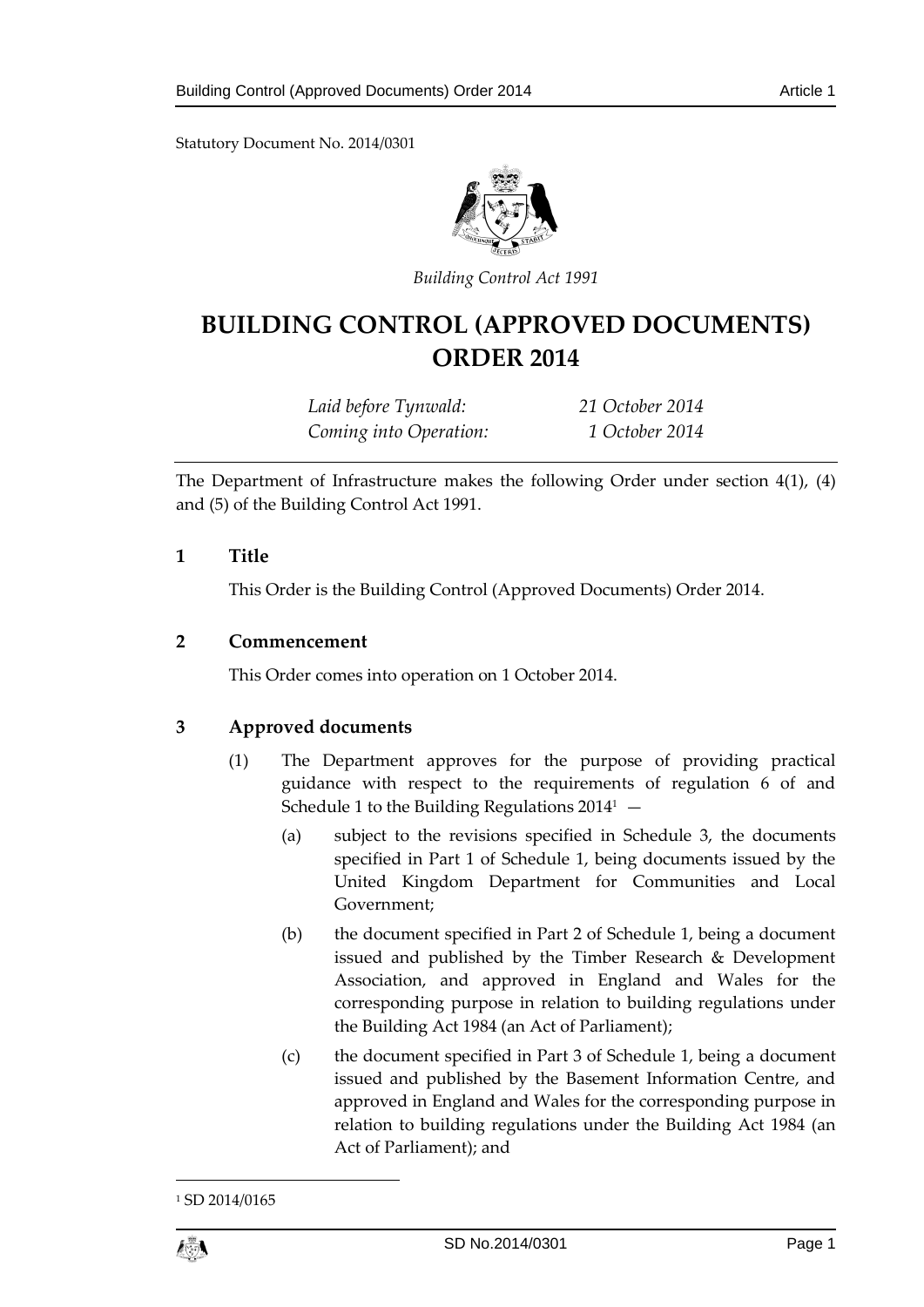- (d) the document specified in Part 4 of Schedule 1 being a document issued and published by the British Standards Institute.
- (2) Subject to article 4, the Department withdraws its approval of the documents specified in Schedule 2 for the purpose mentioned in paragraph (1).

# **4 Revocation and transitional provision**

- (1) The Building Control (Approved Documents) Order 2007<sup>2</sup> is revoked.
- (2) Nothing in this Order applies in relation to  $-$ 
	- (a) work carried out in accordance with plans deposited before the coming into operation of this Order; or
	- (b) work completed before such coming into operation.

## **MADE 1O SEPTEMBER 2014**

# **P A GAWNE** *Minister for Infrastructure*

-



<sup>2</sup> SD 154/07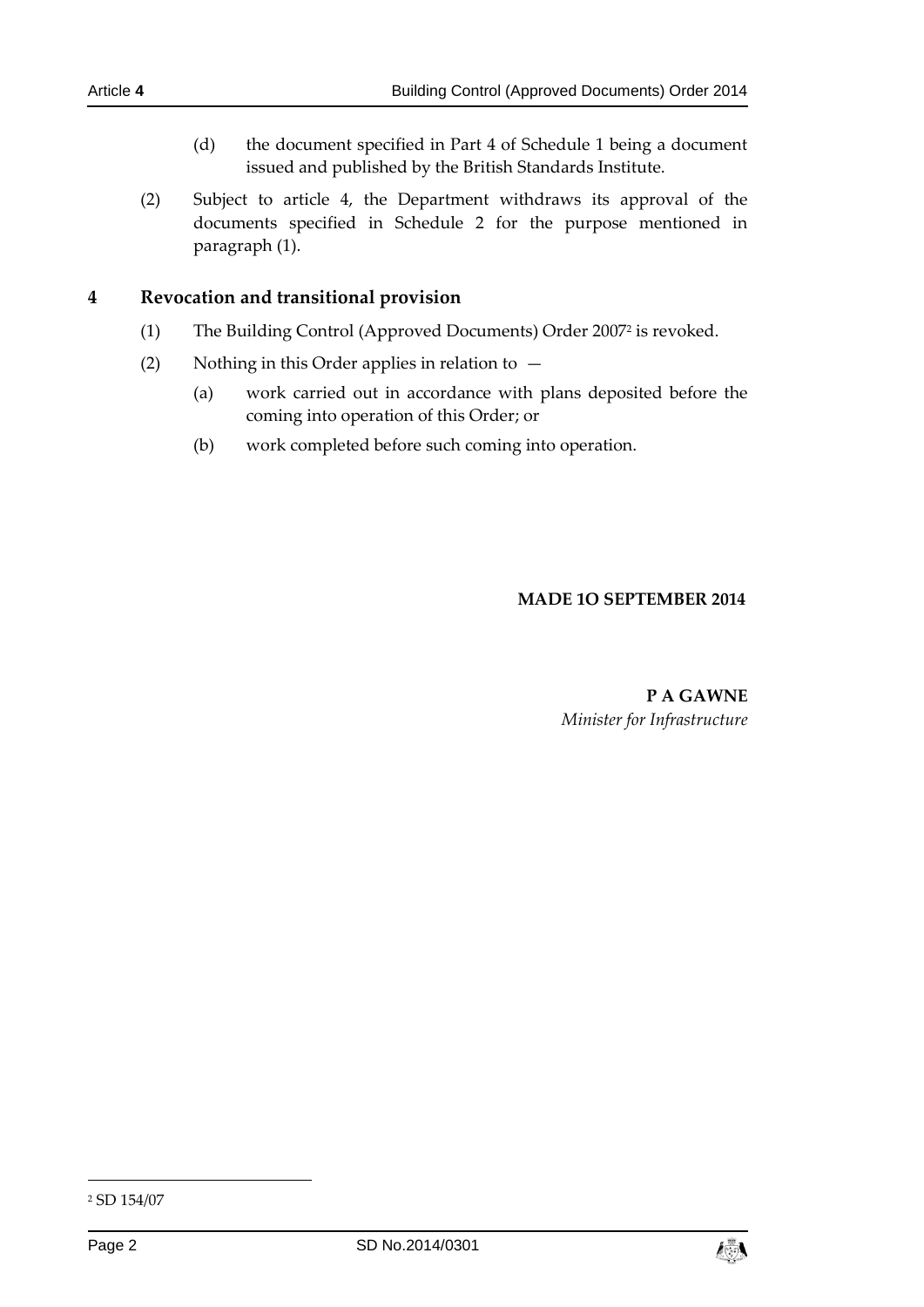#### **SCHEDULE 1**

#### **APPROVED DOCUMENTS**

(Article 3(1))

# **PART 1**

*Title* 

Approved Document A —Structure (2004 Edition incorporating 2004 amendments).

Approved Document B —Fire Safety (2000 Edition with 2002 amendments).

Approved Document C —Site preparation and resistance to contaminants and moisture (2004 Edition).

Approved Document D —Toxic substances (1992 edition incorporating 2002 amendments).

Approved Document E —Resistance to the passage of sound (2003 edition).

Approved Document F —Ventilation (2010 Edition incorporating further 2010 amendments).

Approved Document G —Hygiene (2010 Edition incorporating further 2010 amendments)**.**

Approved Document H —Drainage and waste disposal (2002 Edition).

Approved Document J —Combustion appliances and fuel storage systems (2010 Edition incorporating further 2010 amendments).

Approved Document K —Protection from falling, collision and impact (1998 Edition incorporating 2000 amendments).

Approved Document L1A —Conservation of fuel and power New dwellings (2010 Edition).

Approved Document L1B —Conservation of fuel and power Existing dwellings (2010 Edition).

Approved Document L2A —Conservation of fuel and power New buildings other than dwellings (2010 Edition).

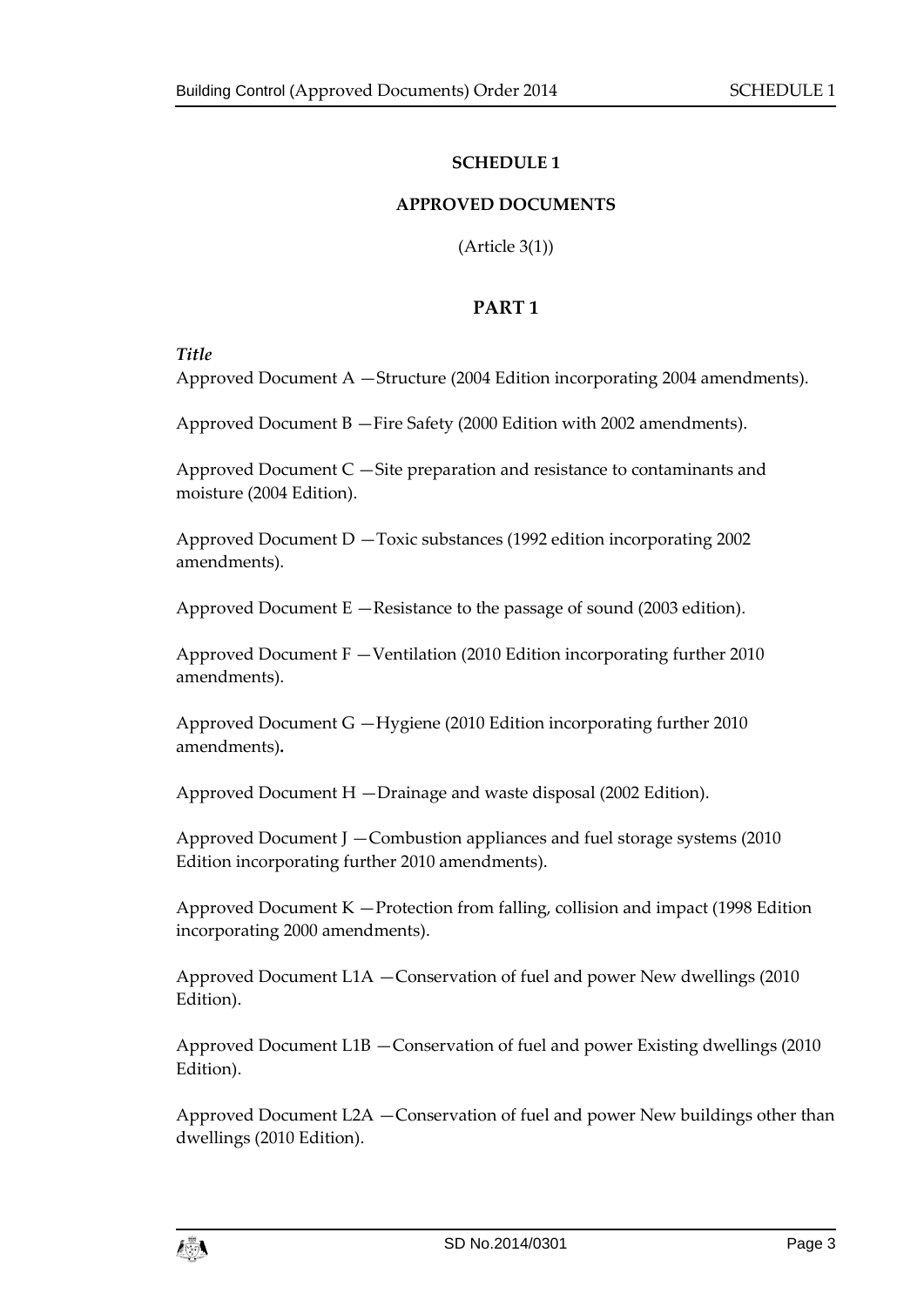Approved Document L2B —Conservation of fuel and power Existing buildings other than dwellings (2010 Edition).

Approved Document M —Access to and use of buildings (2004 Edition).

Approved Document N —Glazing—safety in relation to impact, opening and cleaning (1998 Edition incorporating 2000 amendments).

Approved Document P —Electrical Safety —Dwellings (2006 Edition).

Approved Document to support regulation 9 —Materials and workmanship (1992 Edition incorporating 2000 Amendments).

## **PART 2**

Approved Document —Span tables for solid timber members in floors, ceilings and roofs (excluding trussed rafter roofs) for dwellings (ISBN 1900510464).

# **PART 3**

*Title*  Approved Document —Basements for Dwellings (Second Edition 2004).

*Title* 

*Title* 

## **PART 4**

Document —PAS 24:2012 —Enhanced Security Performance Requirements for Door sets, Windows and Basements for Dwellings (Second Edition 2004).

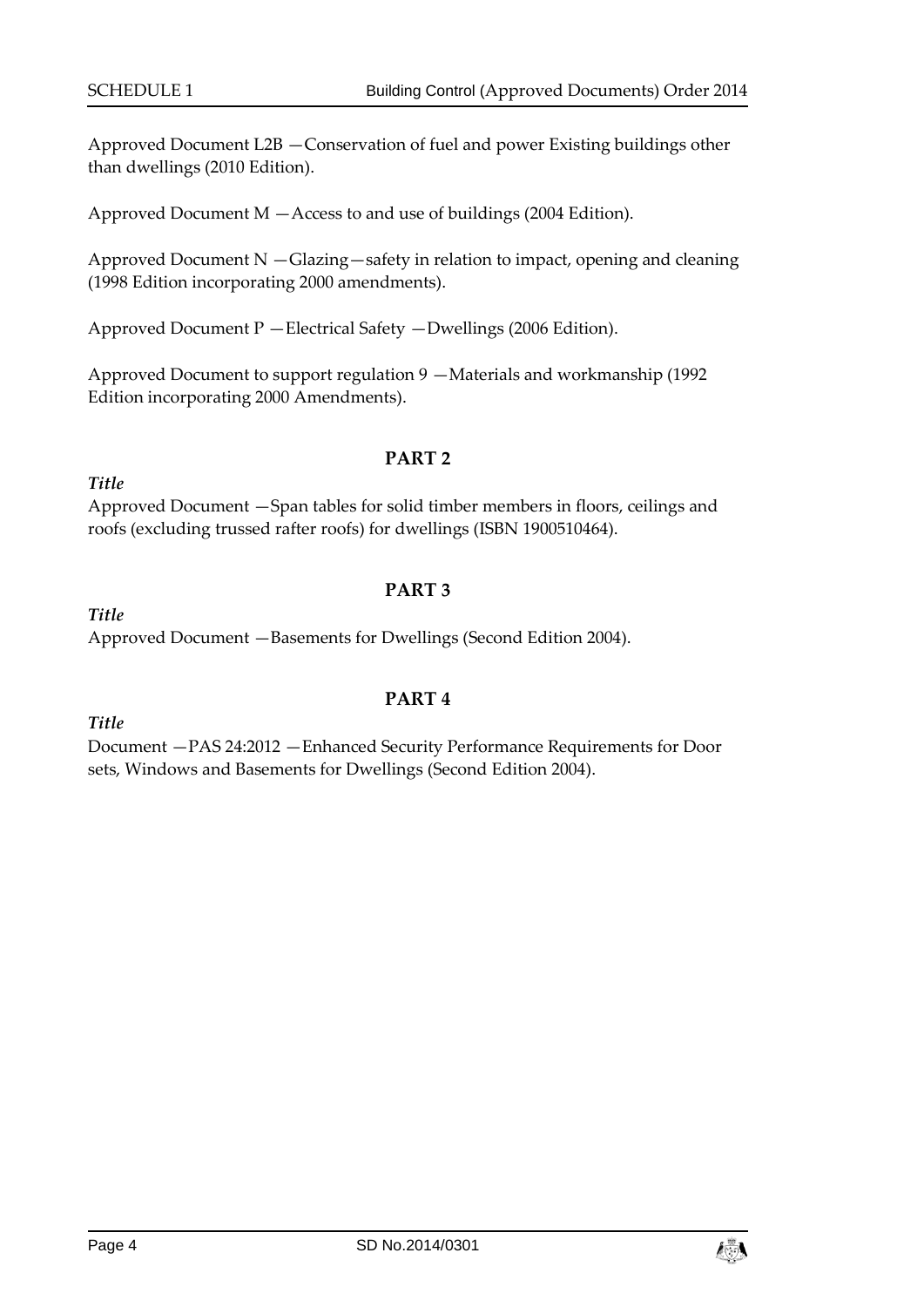## **SCHEDULE 2**

### **DOCUMENTS APPROVAL OF WHICH IS WITHDRAWN**

#### (Article 3(2))

*Title* 

Approved Document F —Ventilation (Second impression 1995).

Approved Document G —(Hygiene (Second impression with amendments 1992).

Approved Document J —Combustion appliances and fuel storage systems (2002 Edition).

Approved Document L1 – Conservation of fuel and power in dwellings (2002 Edition.)

Approved Document L2 – Conservation of fuel and power in buildings other than dwellings (2002 Edition).

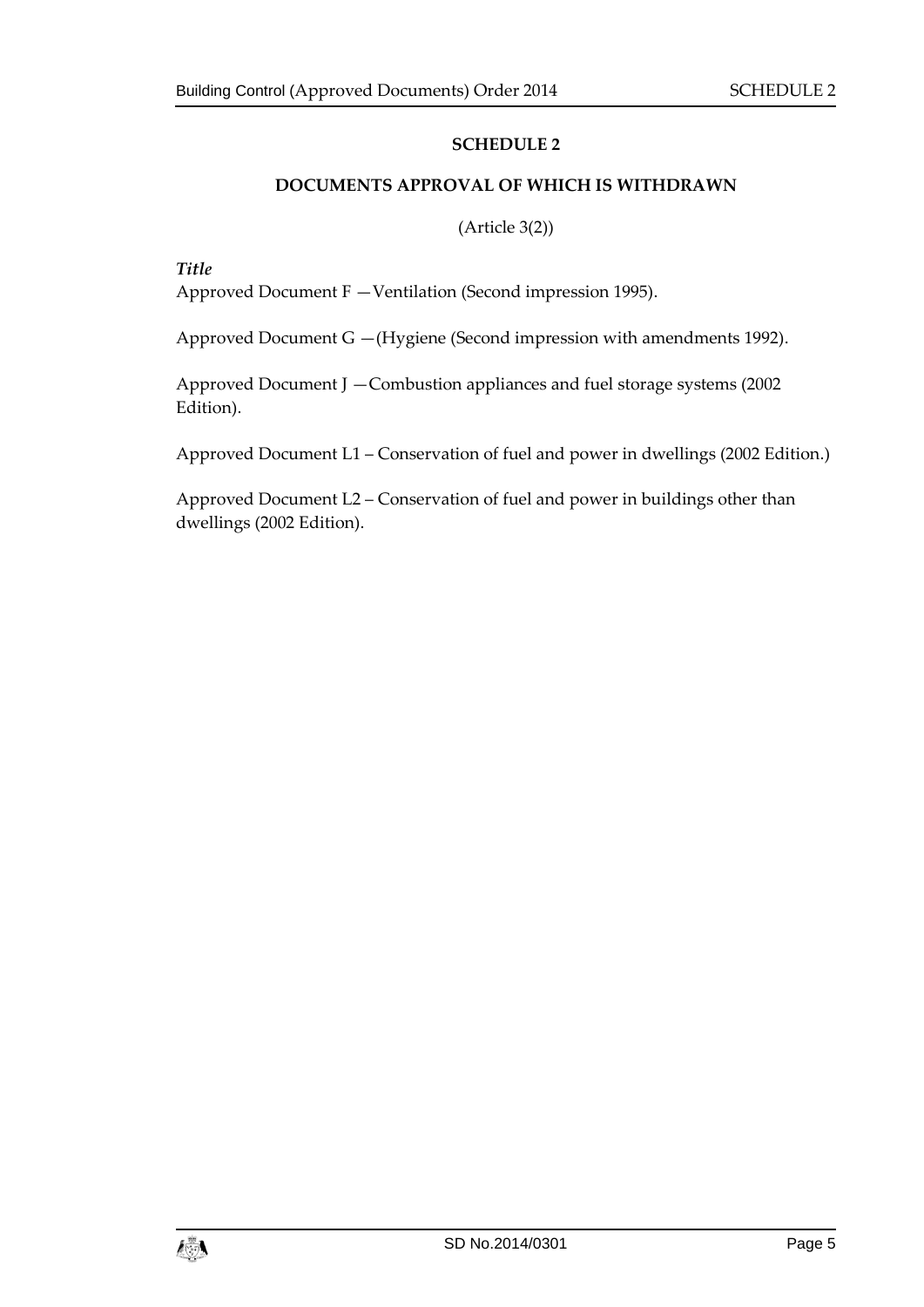#### **SCHEDULE 3**

#### **REVISION TO APPROVED DOCUMENTS**

 $(A$ rticle  $3(1)(a)$ 

#### **Revision to Approved Documents L1A, L1B, L2A and L2B**

- (1) Any guidance issued with regard to the provision of energy performance certificates is to be disregarded.
- (2) All references to Fabric standards and U Values in relation to elements of buildings are to be substituted by the values specified in the Table in this Schedule.
- (3) If an alternative method of showing compliance with the Building Regulations 2014 is proposed, this must be in the form of a heat loss calculation for the proposed building or element of a structure in comparison with a notional building or element of a structure of a similar design and layout. Any heat loss from the proposed building or element of structure should be less than that of a notional building or element of structure. Energy generation from a sustainable source such as solar type panels or air / ground Heat Source Pump may be used to show compliance.
- (4) If there is reference to design of air permeability in dwellings and new dwellings containing flats, U value of 5.0m3/(h.m<sup>2</sup>) at 50 pa must be used as specified in the Table in this Schedule.
- (5) If there is reference to the design of air permeability in all other types of new buildings, other than dwellings, U value of 7.0m<sup>3</sup> /(h.m<sup>2</sup> ) at 50 pa must be used as specified in the Table in this Schedule.

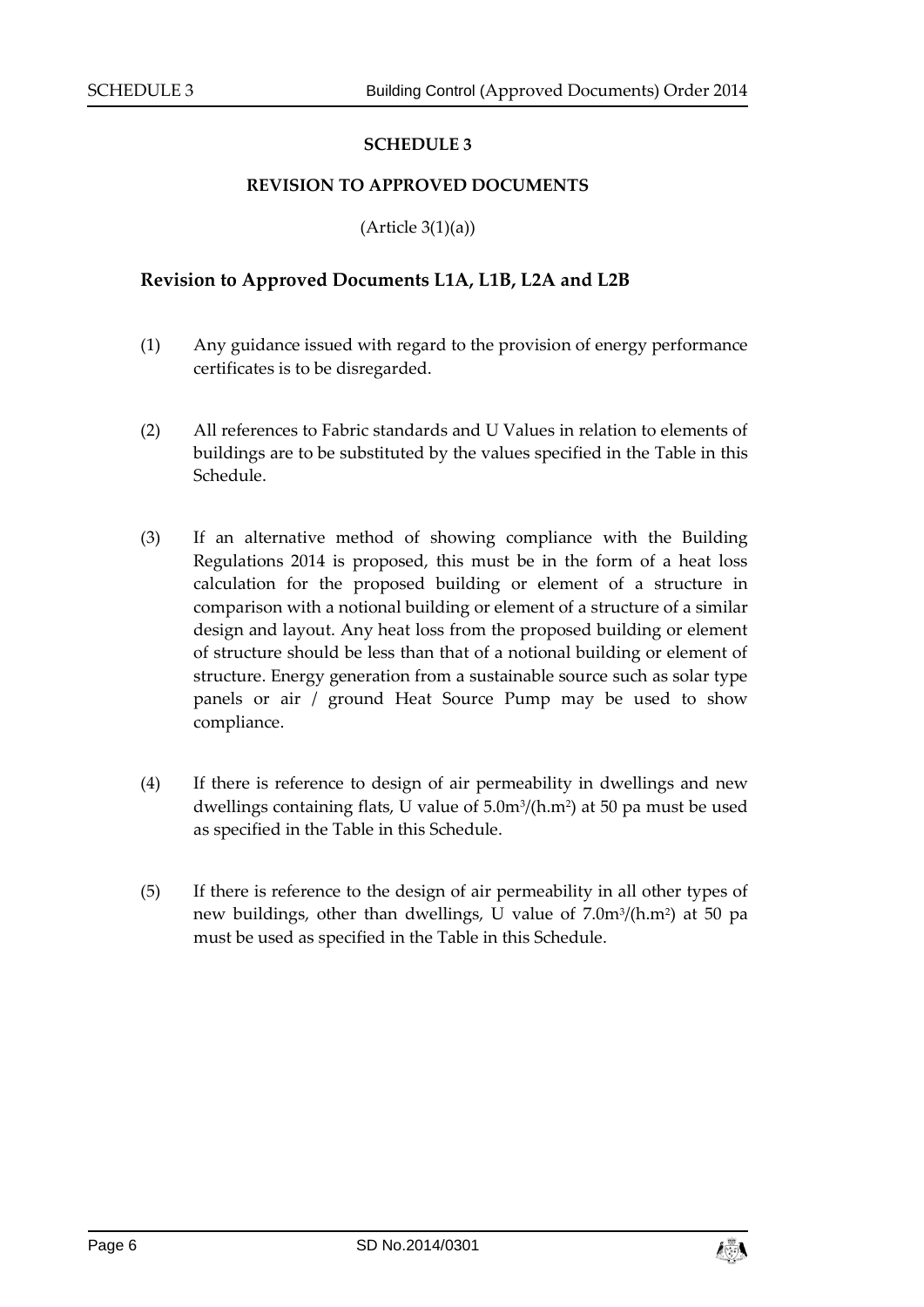| <b>Element of Building</b>                                                                 | Maximum U Values (W/m2.K)                                                  |                 |
|--------------------------------------------------------------------------------------------|----------------------------------------------------------------------------|-----------------|
|                                                                                            | Dwelling                                                                   | Other Buildings |
| 1. External walls                                                                          | 0.25                                                                       | 0.25            |
| 2. Semi-exposed walls & floors                                                             | 0.25                                                                       | 0.25            |
| 3. Walls in rooms in the roof                                                              | 0.25                                                                       | 0.25            |
| 4. Floors                                                                                  | 0.22                                                                       | 0.22            |
| 5. Roofs                                                                                   | $0.16 - 0.18$                                                              | $0.16 - 0.18$   |
| 6. Maximum glazing area as % of total                                                      | 25% floor                                                                  | 35% walls       |
| floor, roof, wall area                                                                     |                                                                            | $20\%$ roofs    |
| 7. Swimming pool basin                                                                     | 0.25                                                                       | 0.25            |
| Energy efficient lighting,<br>8.<br>air<br>conditioning<br>and<br>thermostatic<br>controls | <b>YES</b>                                                                 | <b>YES</b>      |
| 9. Glazing                                                                                 |                                                                            |                 |
| Windows, roof windows or roof light                                                        | Window energy rating Band C or<br>better or U Value 1.6 W/m <sup>2</sup> K |                 |
| Doors with >50% of internal face<br>glazed                                                 | 1.8 W/m <sup>2</sup> K                                                     |                 |
| Other doors                                                                                | 1.8 W/m <sup>2</sup> K                                                     |                 |
| 10. Designed air permeability                                                              | $5.0m^3/h.m^2$ at $50pa$ – dwellings                                       |                 |
|                                                                                            | $7.0m^3/h.m^2$ at $50pa$ — other buildings                                 |                 |

# **TABLE**